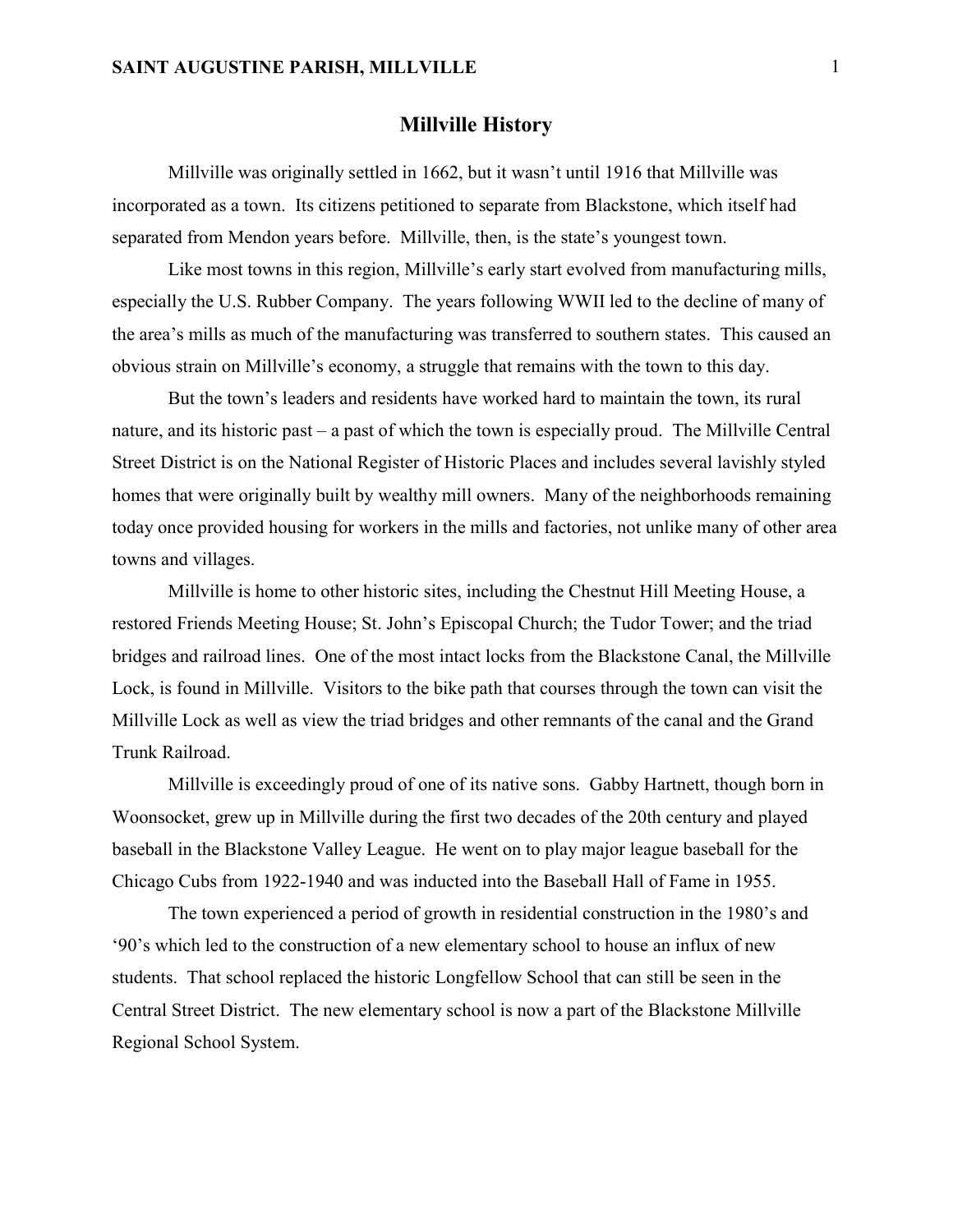Today the town struggles to encourage economic development to diversify the tax base, but it remains a quaint, friendly town with historic roots and natural beauty of which its residents are proud and are happy to call Millville home.

## St. Augustine Church History

The St. Augustine Parish Community traces its establishment to 1880, when a beautiful white wood-frame church was built on Lincoln Street in the Village of Millville. The Catholic Community had formed fifty years earlier, centered around the large number of Irish workers who settled in the village. In 1848, Reverend Benedict J. Fenwick, a missionary priest who would later become Most Reverend Bishop Fenwick, celebrated the first Mass in the town in the home of the James O'Neill family on Lincoln Street.

Three years later, 1851, with the establishment of St. Paul Church in Blackstone, Reverend William A. Powers served the faithful of both towns. At that time he foresaw the need for an independent parish in Millville and was responsible for the purchase of land on which a church would be built thirty years later. Father Powers was the spiritual leader of the Millville parish until 1884, when Reverend Michael H. Kitteridge was named the first pastor of St. Augustine Church. A strong, dedicated laity would continue to support the parish under the leadership of outstanding, honorable, community-minded pastors over a span of eighty-five years, from 1884 to 1969.

On February 27, 1969, St. Augustine Church was destroyed in an early morning fire and on November 14, 1970, a new church was dedicated by the Most Reverend bishop Bernard J. Flanagan, Bishop of the Diocese of Worcester.

In that short period of time, Reverend James J. Clifford, who was named pastor in 1969, provided the spiritual strength and encouraging support necessary to hold a parish community together following the tragic loss of their church. The dedication of the new St. Augustine Church brought the parish family into another phase of parish history.

In the past twenty-five years, 1969-1994, three pastors have served the parish. Father Clifford was followed by Reverend Andrew J. Sullivan, who assumed the pastorate in 1970 and led it through a period of debt reduction into a period of long-range planning for a Parish Center.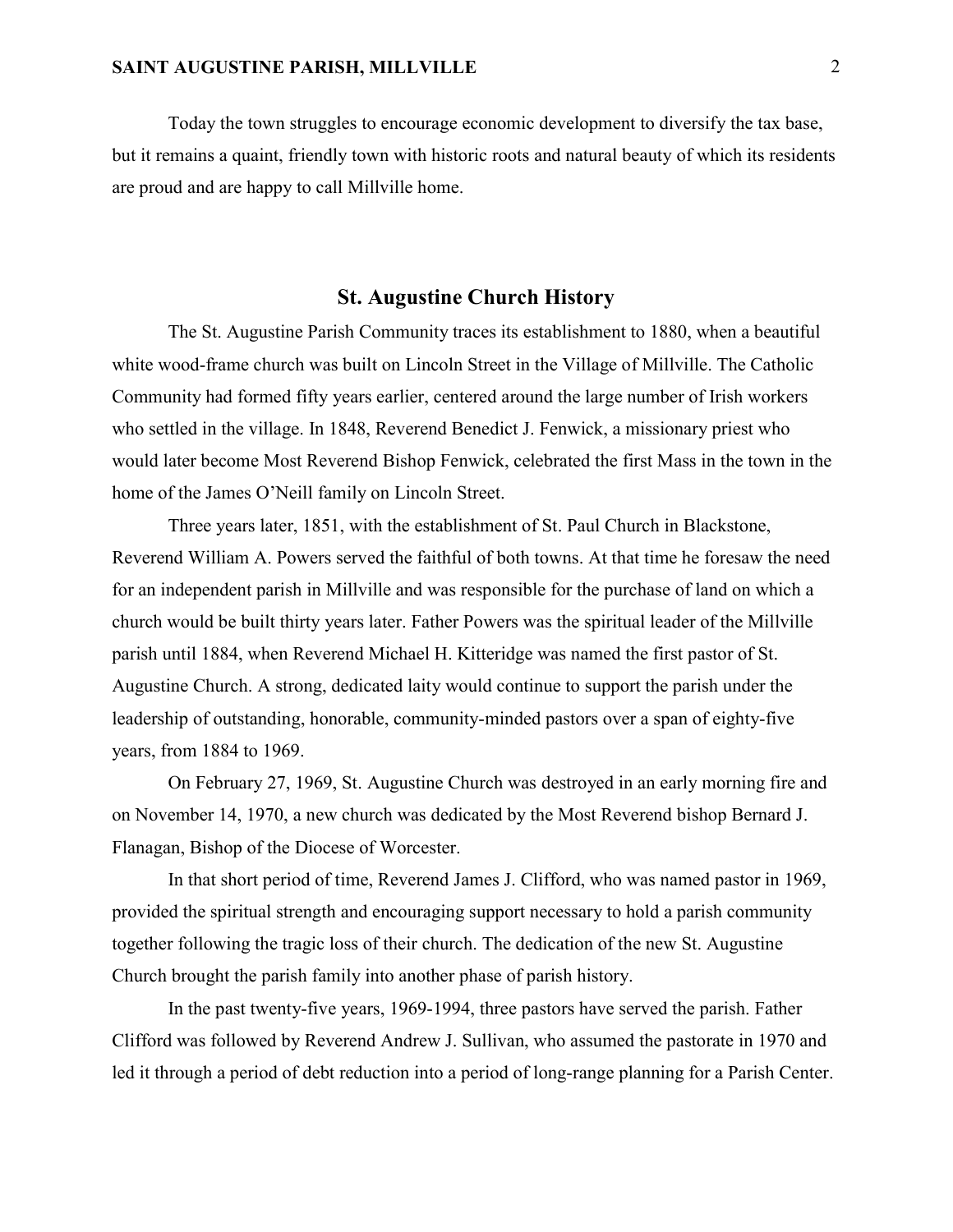Upon his retirement after twenty years of service to St. Augustine Church, Reverend Roland J. Chenier was appointed pastor in 1990.

Since that time, old and new generations have joined in meeting the changing needs of today's church community. Through the continuation of established traditions and new innovative approaches to serving the needs of 1800 parishioners, countless numbers of the St. Augustine Family have become involved in liturgical, spiritual, social, financial, charitable and other parish-oriented programs.

Under Father Chenier's enthusiastic and challenging leadership, the Parish Center has become a reality, a multi-purpose facility which expanded the activities of a parish on the move! The Center is a "blend of function and beauty" which has become the scene of parish activities, a reflection of the family-based, spiritually-motivated gatherings which Father Chenier has inspired and generated in his parishioners.

The youngest members of St. Augustine Church share the same new experiences as the most senior members, all within a church and parish center setting which provides beautiful accommodations for celebrating a variety of occasions as a parish family.

The members of the St. Augustine Family continue to practice their devotion to God in a church community built on the strong heritage of the proud people who established the parish.

The heart and soul of the St. Augustine Family is its church, the spiritual center from which all parish activities and functions extend. It is our church, built on love, faith, hope and devotion, to which the family turns for strength and affirmation.

As the head of the St. Augustine Family, our pastor, Roland J. Chenier brings to its members the deepest faith of its many pastors, the strongest hope of its founding fathers and the greatest love of all parishioners from the past.

> Researched and prepared by, Margaret M. Carroll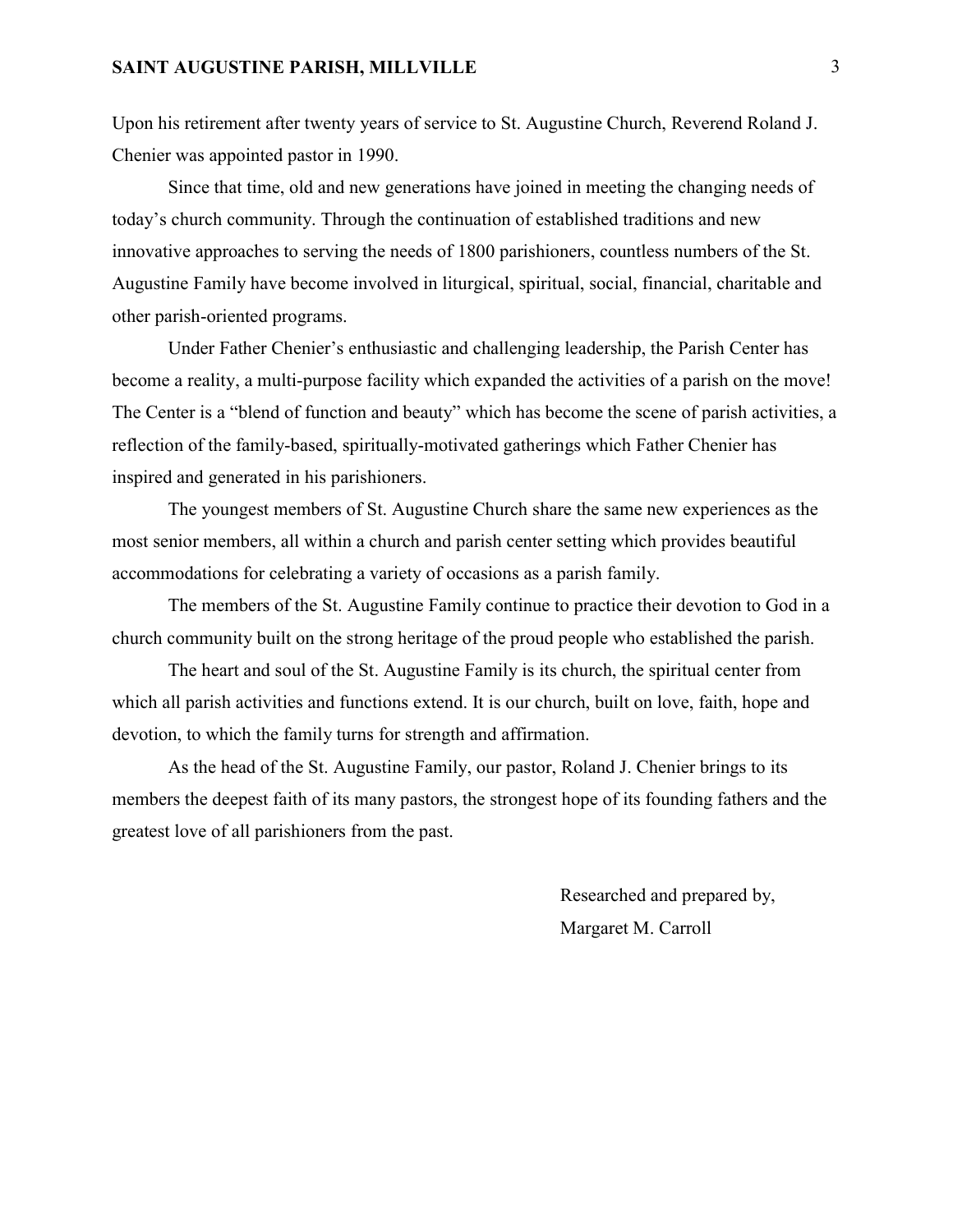#### Worship & Sacraments

Be holy, for I the Lord your God am holy. Lev. 17-26

Schedule of Weekend Masses: Saturday 4:00 PM, Sunday 11:00 AM

Schedule of Weekday Masses: Monday, Thursday 9:00 AM

Confessions: Saturday 3:00 PM – 3:45 PM

Regular Devotions (i.e., Eucharistic Adoration; Divine Mercy Chaplet; etc.):

### Adoration – First Thursday of Month 9:30 AM – 10:30 AM

Church seating capacity: 487

| Bacı alımında Biatistics |      |      |      |  |  |
|--------------------------|------|------|------|--|--|
|                          | 2010 | 2016 | 2019 |  |  |
| <b>Infant Baptisms</b>   | 12   | 17   |      |  |  |
| <b>First Communions</b>  | 12   |      | 10   |  |  |
| Confirmations            | 10   |      |      |  |  |
| Marriages                | 0    |      |      |  |  |
| Funerals                 |      |      |      |  |  |
| <b>RCIA</b> candidates   |      |      |      |  |  |

#### Sacramental Statistics

|              | 2010 | 2015       | າດ10<br>2013 | $2021$ $\star$<br>$\angle$ U $\angle$ 1 |
|--------------|------|------------|--------------|-----------------------------------------|
| Pew<br>∠ount | 359  | 214<br>◡▴▵ | 208          | $\rightarrow$ $\rightarrow$<br>144 L    |

(For A, B, C, below, please name the institutions and describe the ministry)

A. Nursing homes served by parish: St. Antoine, Landmark Rehab

B. Housing for the elderly: Millville Heights

C. Assisted Living facilities: None

Cumulative number of people served in  $A/B/C$ :

Communion calls (to homebound people living independently):  $\sim$ 10 Pre-COVID

How many lay ministers bring Communion to the homebound?  $\sim8$  Pre-COVID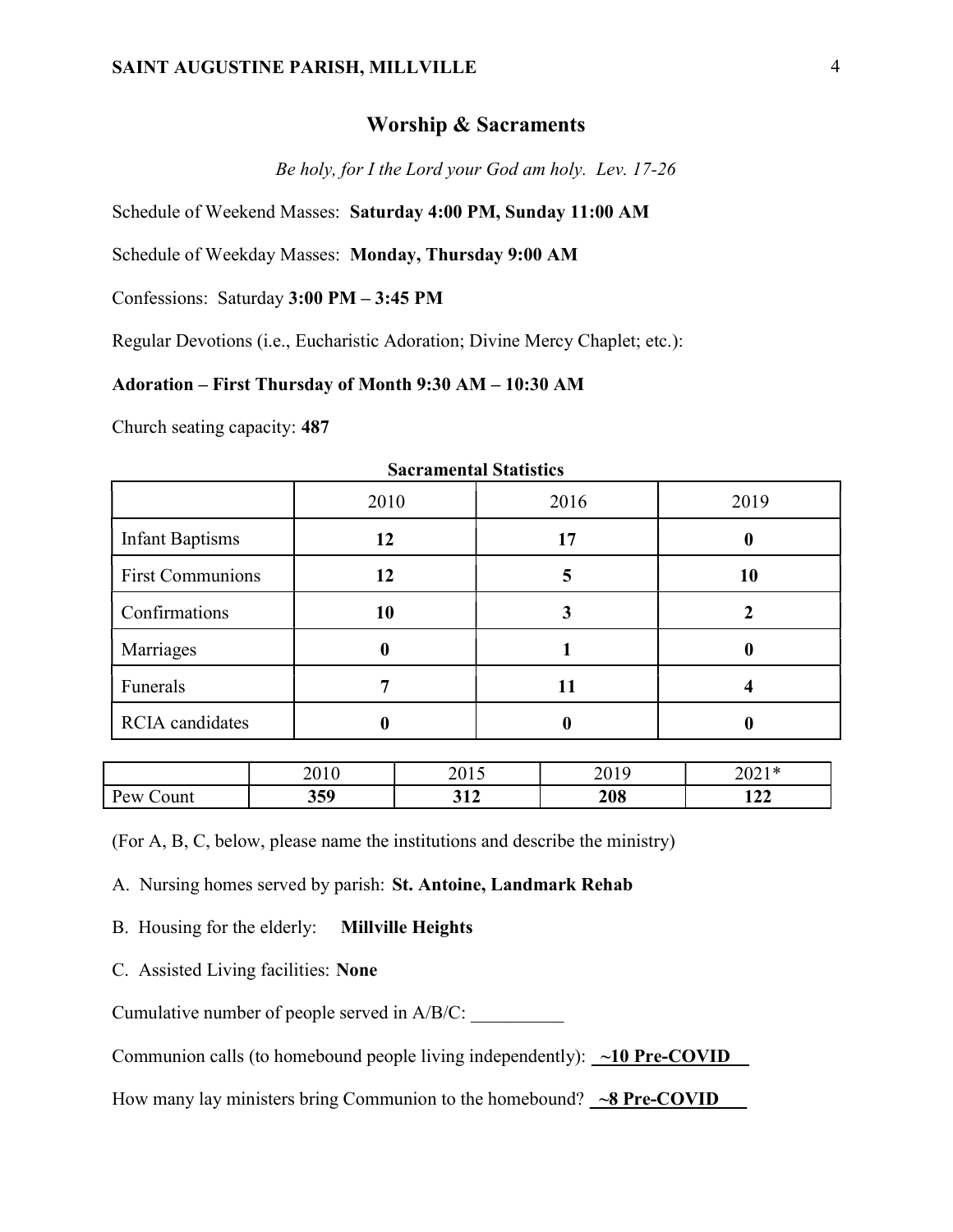Beyond visitationfor administration of the Sacraments, does your parish havea regular visitation ministry to the homebound/elderly? Please describe.

### Currently, the homebound are visited twice a year (prior to Easter and Christmas), and a third visit will be added in the future.

Does your parish have ongoing responsibilities for Masses or other Sacraments at places outside the parish (i.e., nearby hospitals, nursing homes, scouting camps, etc.)? Please specify

### We had a monthly Mass at our elderly complex, but this was stopped 4 years by the pastor. We hope to bring it back.

Are any of your Masses more than half-full relative to seating? No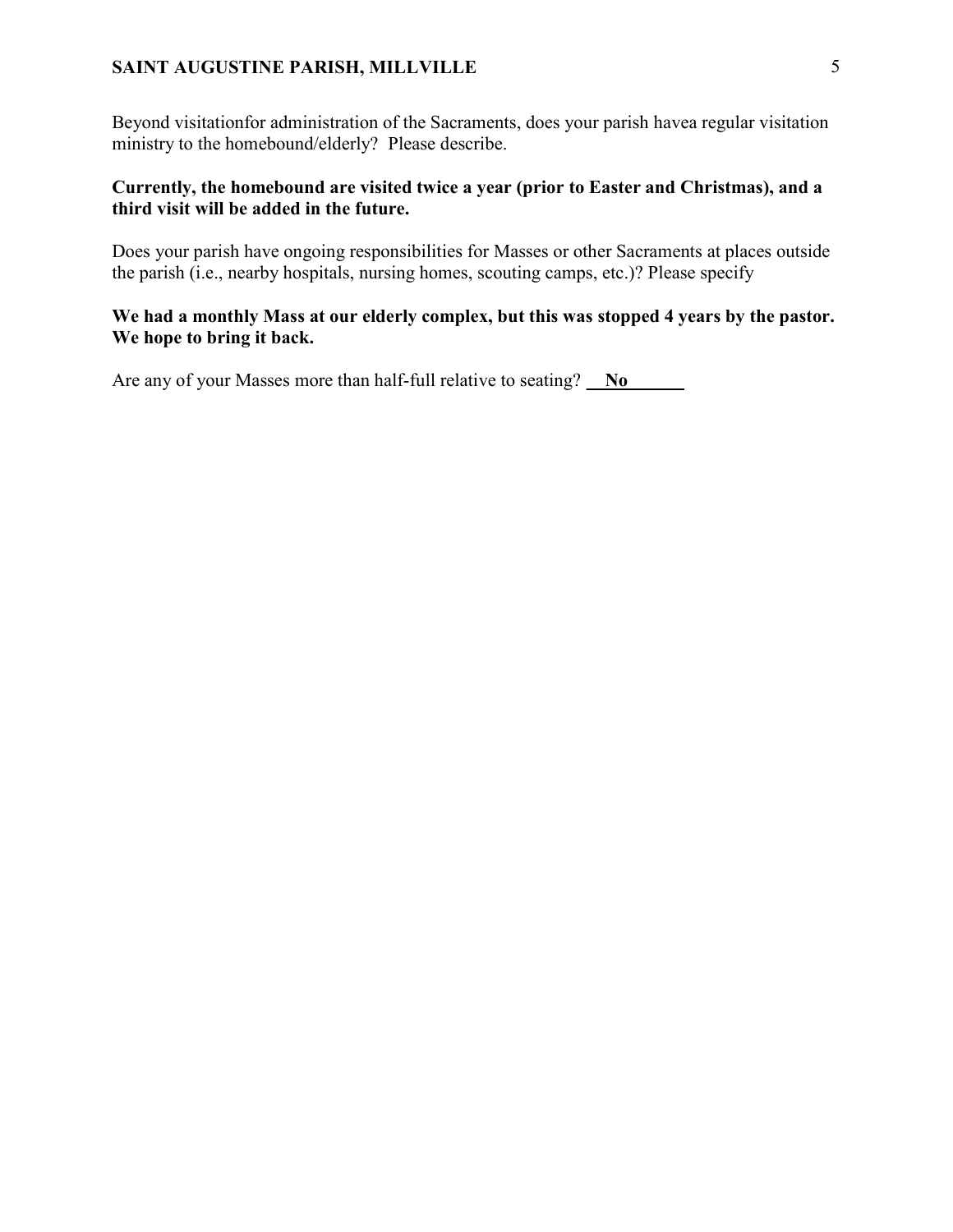## Parish Ministries, Outreach, and Evangelization

He summoned the twelve and began to send them out two by two and gave them authority over unclean spirits. Mark 6:7

Please list all the active ministries in the parish, the number of ministers serving in each ministry, and the number of people served.

| Name of Ministry                                 | Number of Ministers     | Number Served |
|--------------------------------------------------|-------------------------|---------------|
| Bereavement $-2$ parts                           | 6                       |               |
| <b>Liturgical planning of Mass</b>               |                         |               |
| Coordination of collation/use of hall            |                         |               |
| <b>Extraordinary Ministers of Holy Communion</b> | 10                      |               |
| <b>Facilities Maintenance Committee</b>          | $\overline{\mathbf{4}}$ |               |
| <b>Finance Committee</b>                         | 5                       |               |
| <b>Fundraising</b>                               | 15                      |               |
| Homebound                                        | $\overline{\mathbf{4}}$ | 22            |
| <b>Knights of Columbus</b>                       | 95                      |               |
| <b>Lectors</b>                                   | 9                       |               |
| <b>Liturgical Settings</b>                       | 8                       |               |
| <b>Money Counters</b>                            | 10                      |               |
| <b>Music</b>                                     | 3                       |               |
| <b>Parish Council</b>                            | 12                      |               |
| <b>Parish Outreach</b>                           | $\overline{7}$          |               |
| <b>Prayer Shawl</b>                              | 6                       |               |
| <b>Religious Education</b>                       | 7                       |               |
| <b>Respect Life</b>                              | $\overline{2}$          |               |
| <b>Safe Environment</b>                          | 1                       |               |
| <b>St. Vincent de Paul</b>                       | 10                      | 73            |
| <b>Veteran's Breakfast</b>                       | $\overline{\mathbf{4}}$ |               |
|                                                  |                         |               |

#### Other Questions

How has your parish changed demographically in the last 10 years?

We have less younger families joining, and our population over 60 years of age has increased. The over 60 households now account for 43% of our registered families.

St. Augustine parishioners come from a range of towns (based on parish newsletter mailing list)

60.7% Millville 18.5% Blackstone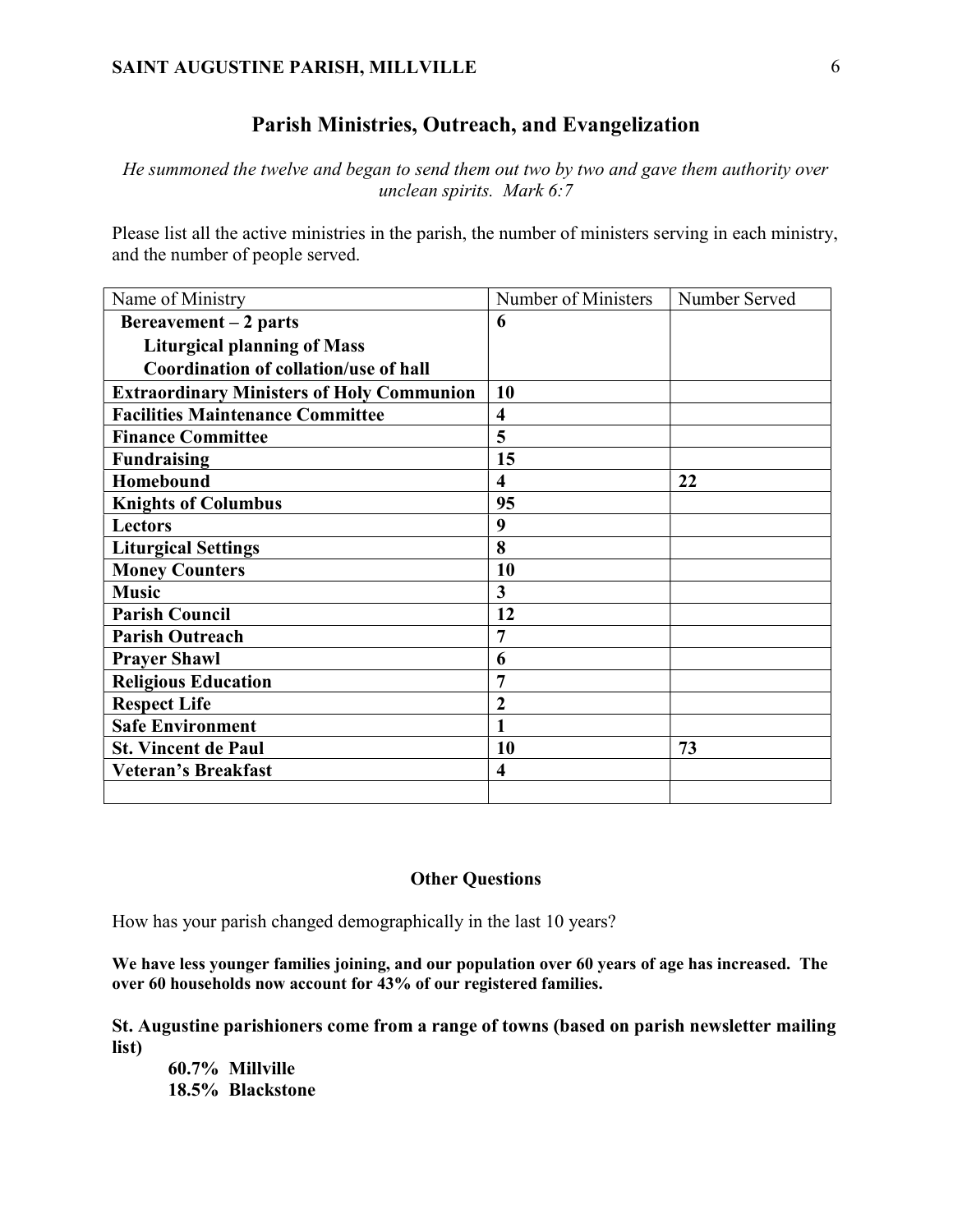7.8% Uxbridge 5.6% other MA towns 5.9% RI 1.5% other states besides RI and MA

In 2010, the population of Millville was 3,190 Over 18: 2,320 Under 18: 870 There are no statistics for over the age of 65.

In 2020, the population of Millville was: 3,174 Over the Age of 18: 2,504 Under the Age of 18: 670 Over the Age of 65: 430

How have your ministries evolved to respond to changes in demographics?

We have maintained the ministries and not made changes. We need to do a better job of connecting our at home parishioners with parish activities.

Identify the strengths and challengesof your parish in responding to the pastoral needs of the people in your area.

Members of our homebound ministry visit those unable to get out at Easter and Christmas and bring small gifts from the parish. When Covid is no longer an issue, we will add an additional visit in early fall.

With a shared priest, it has been difficult for our priest to schedule homebound visits, so many have not seen the parish priest in years. In addition, we previously had a monthly Mass at the senior housing in town, but this was eliminated by the pastor a few years ago. While it is not a large facility (19 units), it was the only Mass some were getting to, so we need to try to restart that.

Do you find that the same people are involved in multiple ministries?

#### Yes. We need to work on recruiting younger people to be involved.

Do you have difficulties getting new people involved in ministries?

#### In some cases, yes. We do find that they are more apt to get involved if we ask them directly (one on one). Much of it revolves back to our aging population.

List the ministries or activities that have drawn people into the life of the parish?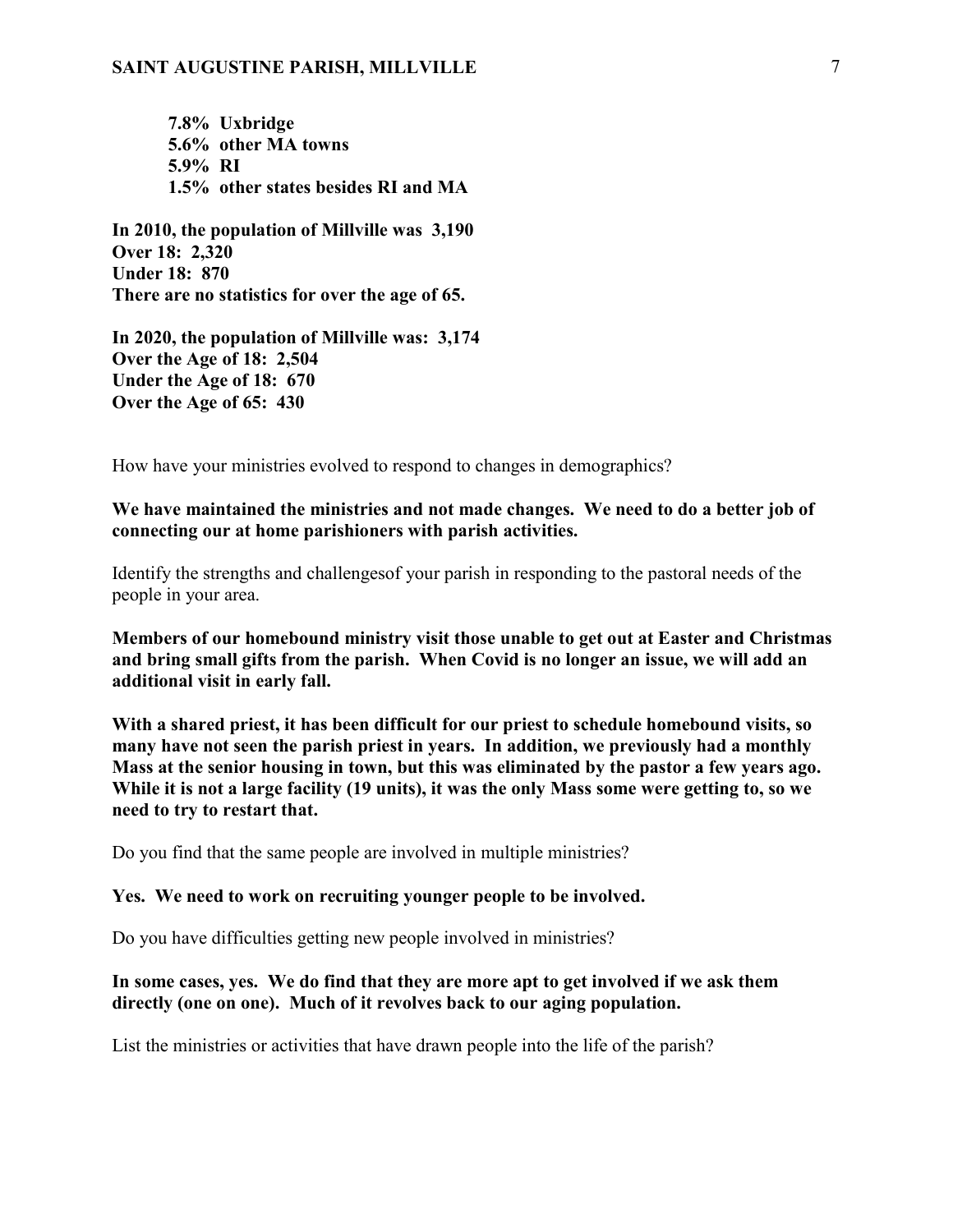The Knights of Columbus and Religious Education are the two most visible ministries that draw people into the parish. We do find that some people who have been away from the church come back after the funeral of an immediate family member. Encouraging people to join our "fun" fundraising efforts has also led people to become more involved.

What percentage of parishioners serving in ministries are under the age of 40?

#### Under 5%

List the ministries or activities that serve those who are not members of the parish, especially those on the margins.

### Knights of Columbus, Parish Outreach, Respect Life, St. Vincent de Paul and Veteran's Breakfast

Over the last 10 years, has your parish become more vibrant or is it activity declining? Please explain.

As the active members of our population have aged and stepped away, we do find that activity has declined a little. We need to find a way of getting the under 50 population involved. Our core of volunteers keep events ongoing, though. We continue to be welcoming and encouraging.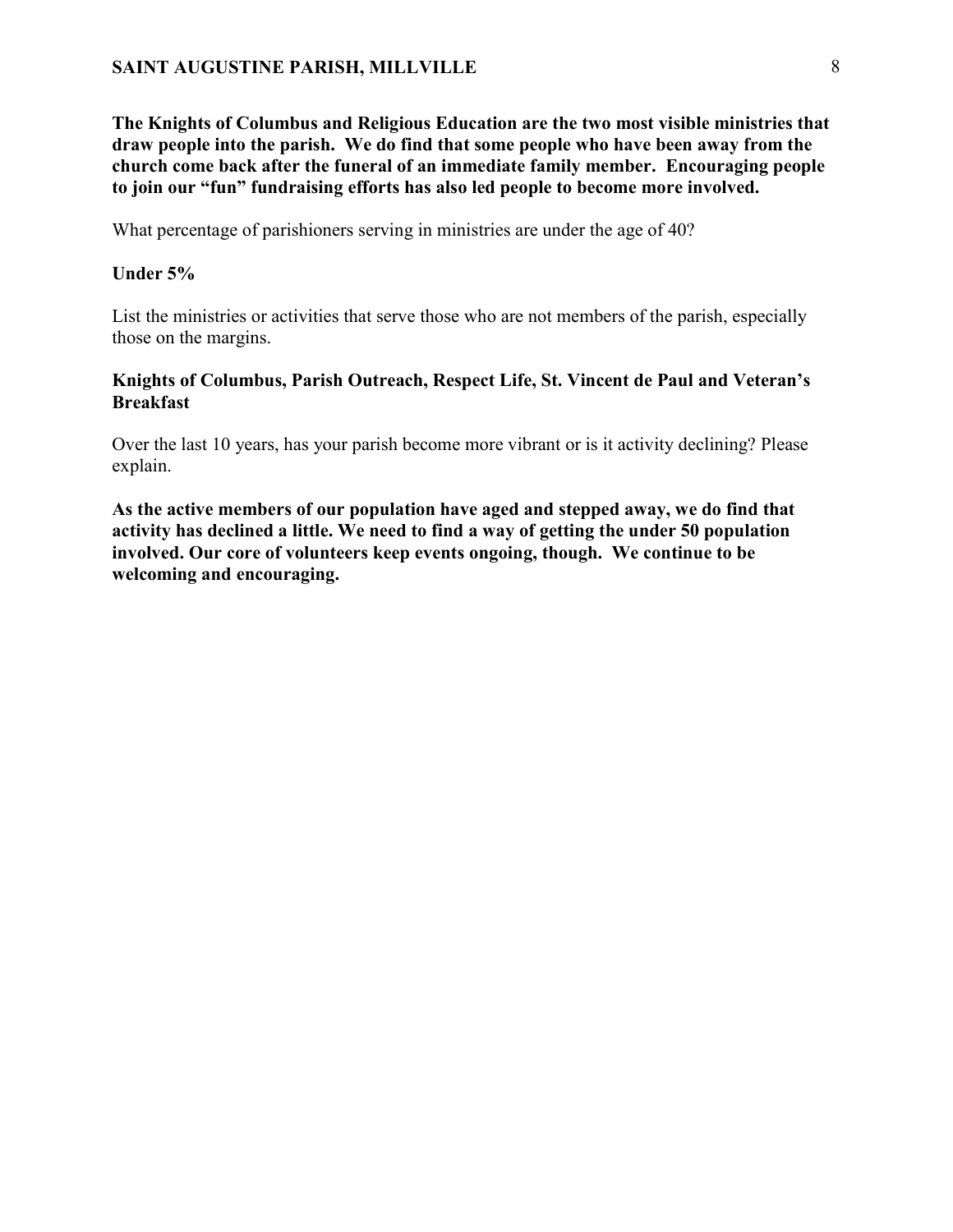## Education

Go into the wide world and proclaim the gospel to every creature. Mark 16: 15

Number of children in parish religious education programs:

| $\sim$ | $\sim$ | _____ |
|--------|--------|-------|
|        |        |       |

Number of children in Confirmation Preparation in 2021: 6

Number of children/youths in Catholic schools:

#### Unknown (Info not requested in parish registration)

Do you have an ongoing catechumenate? No

Do you have offerings in religious education for special needs students?

#### No (Have not had the need)

Do you offer a homeschool religious education option? Yes

Are there adult education programs other than RCIA? No

(Please use the grid below to list the programs that are offered, when they are offered, the number of adults who participate, and who conducts these classes)

| Program | Dates | # of Participants | Who conducts? |
|---------|-------|-------------------|---------------|
|         |       |                   |               |
|         |       |                   |               |
|         |       |                   |               |
|         |       |                   |               |
|         |       |                   |               |
|         |       |                   |               |
|         |       |                   |               |
|         |       |                   |               |
|         |       |                   |               |
|         |       |                   |               |

Do you have sacramental preparation classes? Who conducts them?

| Baptism: (Yes/No)      | YES        |
|------------------------|------------|
| Eucharist: (Yes/No)    | YES        |
| Confirmation: (Yes/No) | <b>YES</b> |
| Marriage: (Yes/No)     | YES        |

| Baptism: (Yes/No)      | YES        | <b>Deacon Mike</b> |
|------------------------|------------|--------------------|
| Eucharist: (Yes/No)    | <b>YES</b> | <b>RE</b> Teacher  |
| Confirmation: (Yes/No) | YES        | <b>RE</b> Teacher  |
| Marriage: (Yes/No)     | 7ES        | <b>Deacon Mike</b> |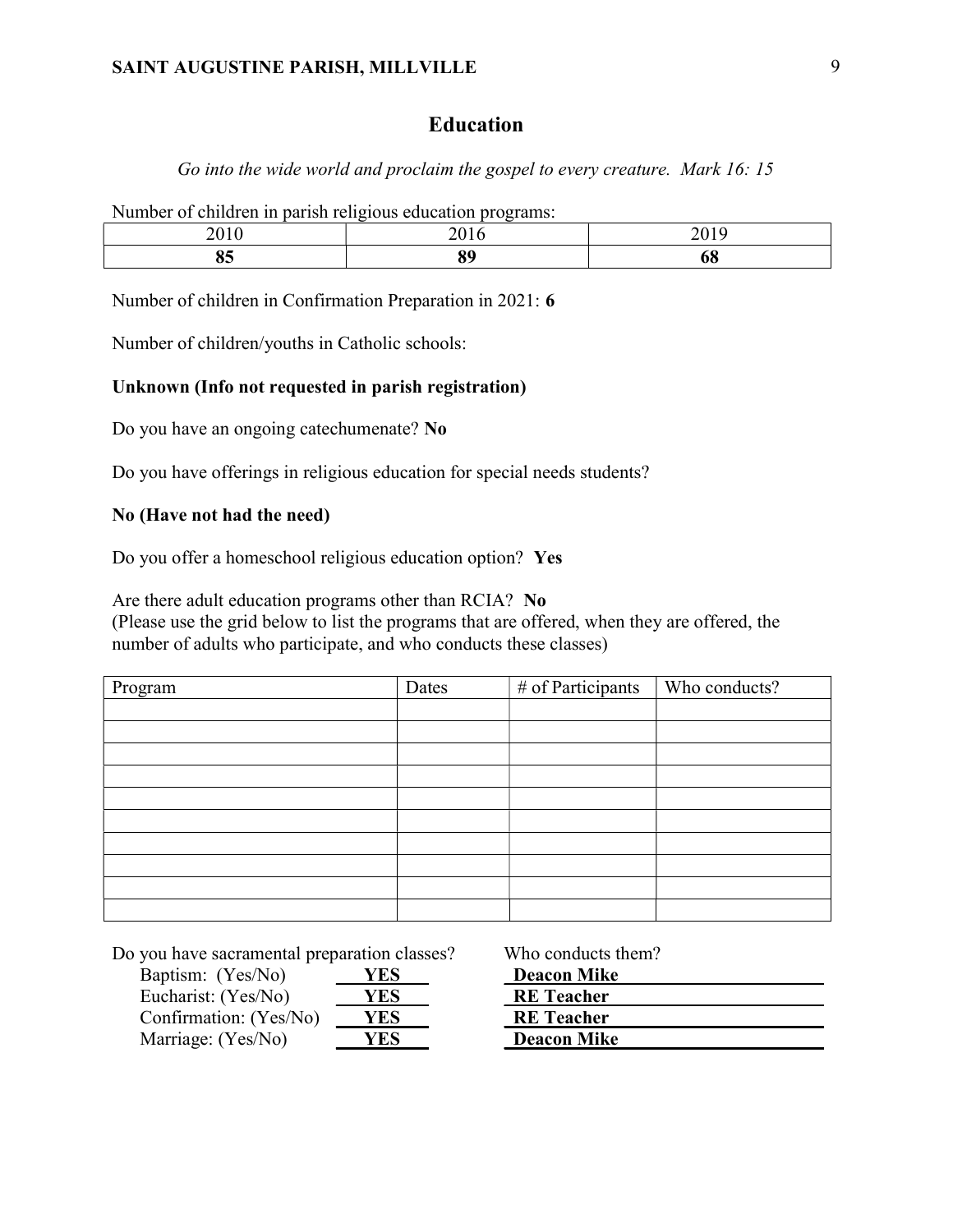### Other Questions

Do you have professional staff to meet the educational needs of the parish (youth and adult)? No Describe

If you do NOT have a certified religious educator (DRE, CRE, ARE), why not?

The RE program was combined with Good Shepherd and a CRE was responsible for the program. That arrangement was dissolved and we now have a volunteer parishioner with RE experience who is coordinating the program and is in the process of obtaining ARE designation.

Describe how your facilities serve your educational needs? Do you require additional resources?

Our parish center hosts weekly classes, retreats, parent classes, and occasional adult education classes. While additional resources would always be welcomed, our resources are at least adequate for the present time.

Assuming there are some children in the parish that do not participate in your educational offerings, what do you estimate is the percentage of children in the parish that do participate?

### Approximately 40%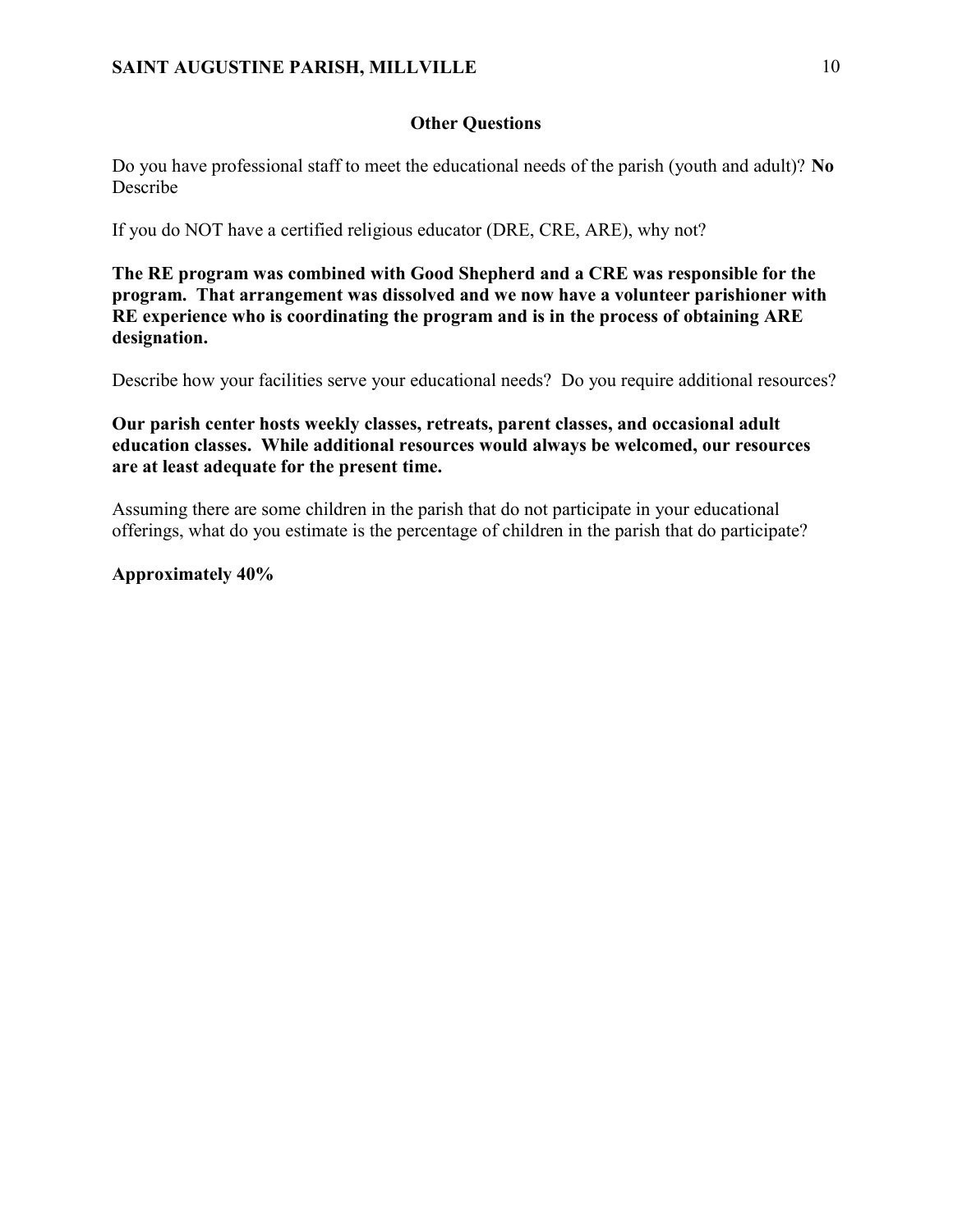# Parish Staffing

For we do not preach ourselves but Jesus Christ as Lord, and ourselves as your servants for the sake of Jesus. Everything indeed is for you, so that grace bestowed in abundance on more and more people may cause thanksgiving to overflow for the glory of God. 2 Cor 4:5-6, 15

|                         | # Full time | # Part time    | # Volunteer           |  |
|-------------------------|-------------|----------------|-----------------------|--|
| <b>Deacon</b>           |             | $\mathbf{1}$   |                       |  |
| Pastoral Assistant      |             |                |                       |  |
| <b>DRE</b>              |             |                |                       |  |
| <b>CRE</b>              |             |                |                       |  |
| <b>ARE</b>              |             |                | 1 (Working<br>Toward) |  |
| Youth Minister          |             |                |                       |  |
| <b>Parish Secretary</b> |             | $\mathbf{1}$   |                       |  |
| <b>RE</b> Secretary     |             |                |                       |  |
| <b>Business Manager</b> |             |                |                       |  |
| Director of Music       |             |                |                       |  |
| <b>Music Minister</b>   |             | $\overline{2}$ |                       |  |
| Other                   |             |                |                       |  |
| Other                   |             |                |                       |  |

Please indicate number for each category and whether the position is full-time or part-time

| <b>Domestic</b>   |               |               |             |  |  |  |
|-------------------|---------------|---------------|-------------|--|--|--|
|                   | $#$ Full time | $#$ Part time | # Volunteer |  |  |  |
| Cook              |               |               |             |  |  |  |
| Housekeeper       |               |               |             |  |  |  |
| <b>Janitorial</b> |               |               |             |  |  |  |
| Cemetery          |               |               |             |  |  |  |
| Other             |               |               |             |  |  |  |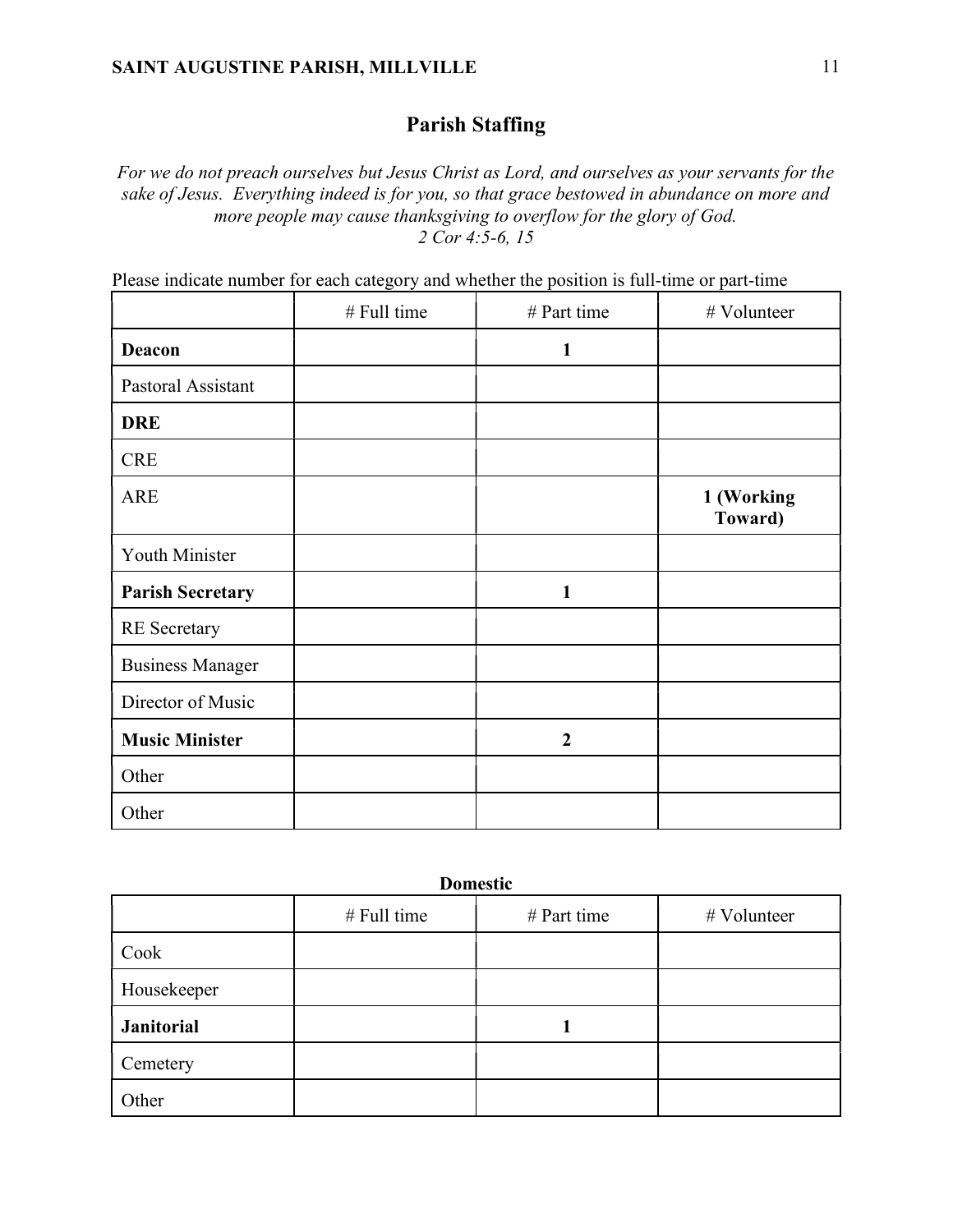### Other Questions:

- 1) What staffing needs, if any, are unmet? None
- 2) If trained staffing is inadequate, who is presently doing these tasks? None
- 3) Could you afford to hire additional staff? If Needed
- 4) What will your staffing needs be in the near future? Please specify. No Change
- 5) What kinds of professional development are offered to staff? None

### RE Director would need training of DRE is desired.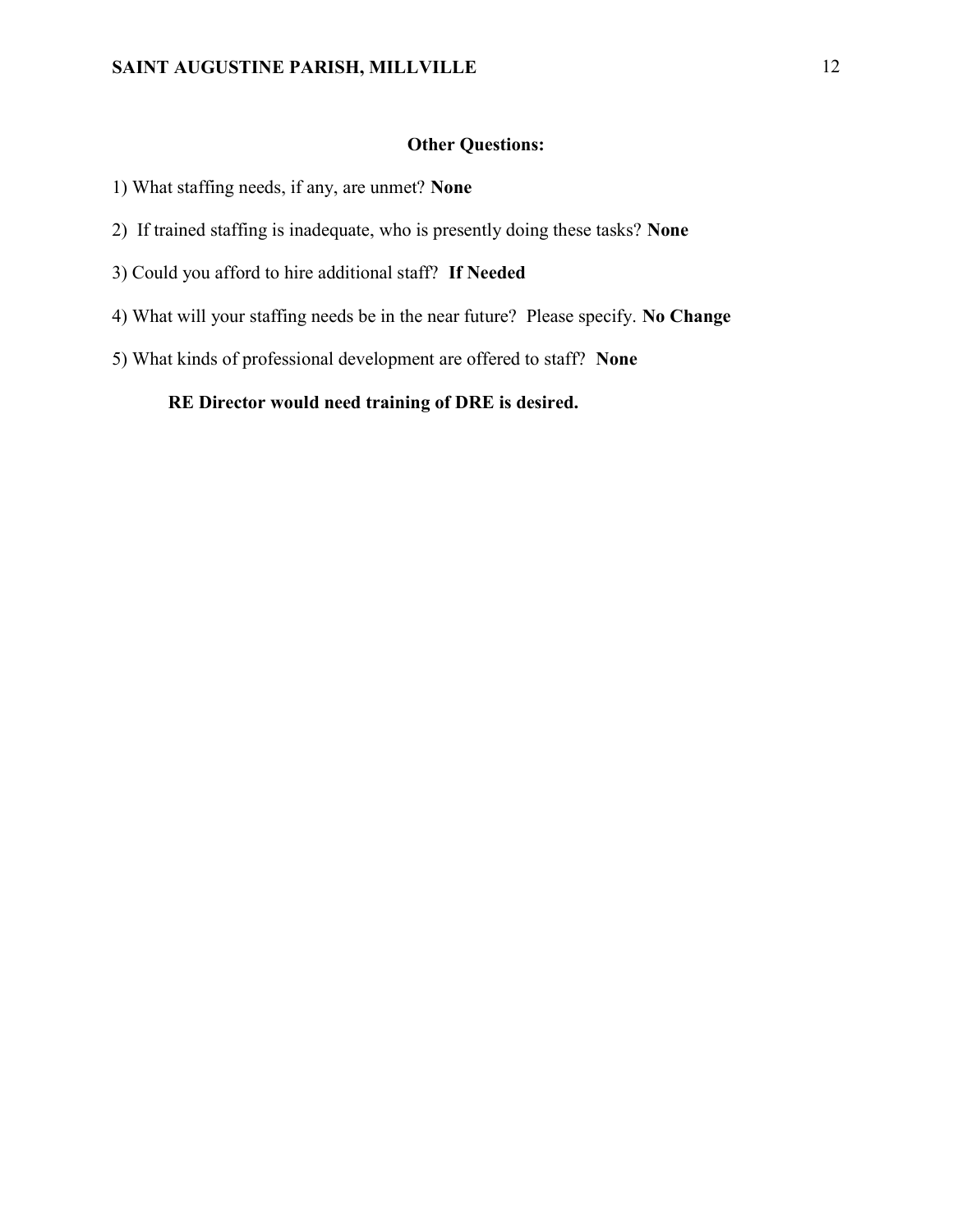### Fiscal/Physical

"I tell you truly, this poor widow put in more than all the rest, for those others have all made offerings from their surplus wealth, but she from her poverty, has offered her whole livelihood." Luke 21:3, 4.

Total number of registered households: 286

When was the last parish census taken? **January 2018** 

Over the last ten years, has the number of families increased:  $\frac{1}{\sqrt{2}}$  decreased:  $\frac{1}{\sqrt{2}}$ By how much?

#### 111 Families / 28%

Of your families, how many contribute on a regular basis:  $\qquad 70$ 

How many contribute occasionally through the year:  $\frac{40}{20}$ 

Ave. weekly income:

#### Total Income July '21 = \$3,266/Wk (\$153,517 / 47 Wks)

DEF loan(s): **None** 

Unpaid interest on DEF loans: None

Are any DEF savings accounts "restricted"? If so, please identify the accounts and restrictions.

#### Altar Server Scholarship Account - \$1,647 (Provides \$500 scholarship to active altar servers graduating from High School)

Is all Church property (church, rectory, hall, school, garage, convent etc.) in good repair? Yes

If not, specify:

Pending Capital improvements/repairs? Estimated cost for these improvements/repairs

### Driveway/Parking Lot Sealing (\$10K - \$24K depending on quote) Rectory Carpentry Work Rectory Painting

Total annual fuel cost:  $\sim $10,000$  or consumption (e.g., # of gal)  $\sim 4,437$  Gal

Type of fuel: **Oil**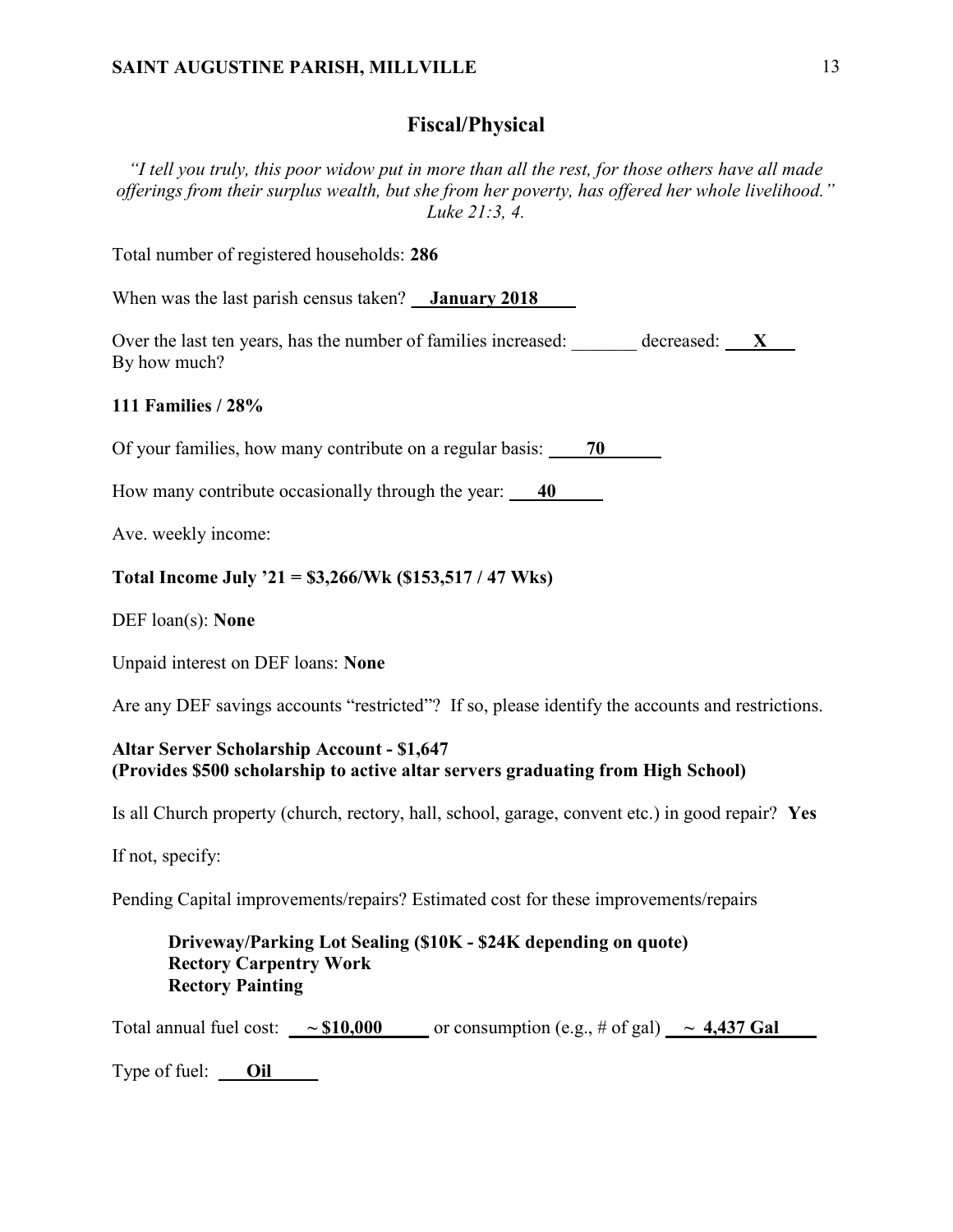Does the parish have a Finance Council? Yes

Please attach a current "Parish Annual Financial Report."

Is there a cemetery affiliated with your parish? If yes, does the cemetery have any outstanding debts? Is there a perpetual care fund for the cemetery? No

### Other Questions

Given the above information, does your income meet the needs of the parish?

### Yes, but operating income is supplemented by fund raising. Regular collections fund approximately 73% of the cost.

If not, how much more a week/year would be necessary to pay existing and pending expenses?

Is the parish capable of raising enough income to meet its needs? What about in the future?

## Yes, assuming rental of parish rectory continues. That provides \$16,800 per year.

What do you do to raise additional funds?

### Fundraising includes Rafflemania event, preserve sales in the summer, Club 60.

If additional staffing, such as a pastoral associate or a Director of Religious Education, is necessary, how big an increase in income will be needed?

### Estimated around \$30,000 or \$500 per week.

Given the condition of your property, the parish population, and the number of regularly contributing families, can you afford the necessary repairs and renovations needed?

## Yes, accessing our DEF savings and our building funds at a measured rate.